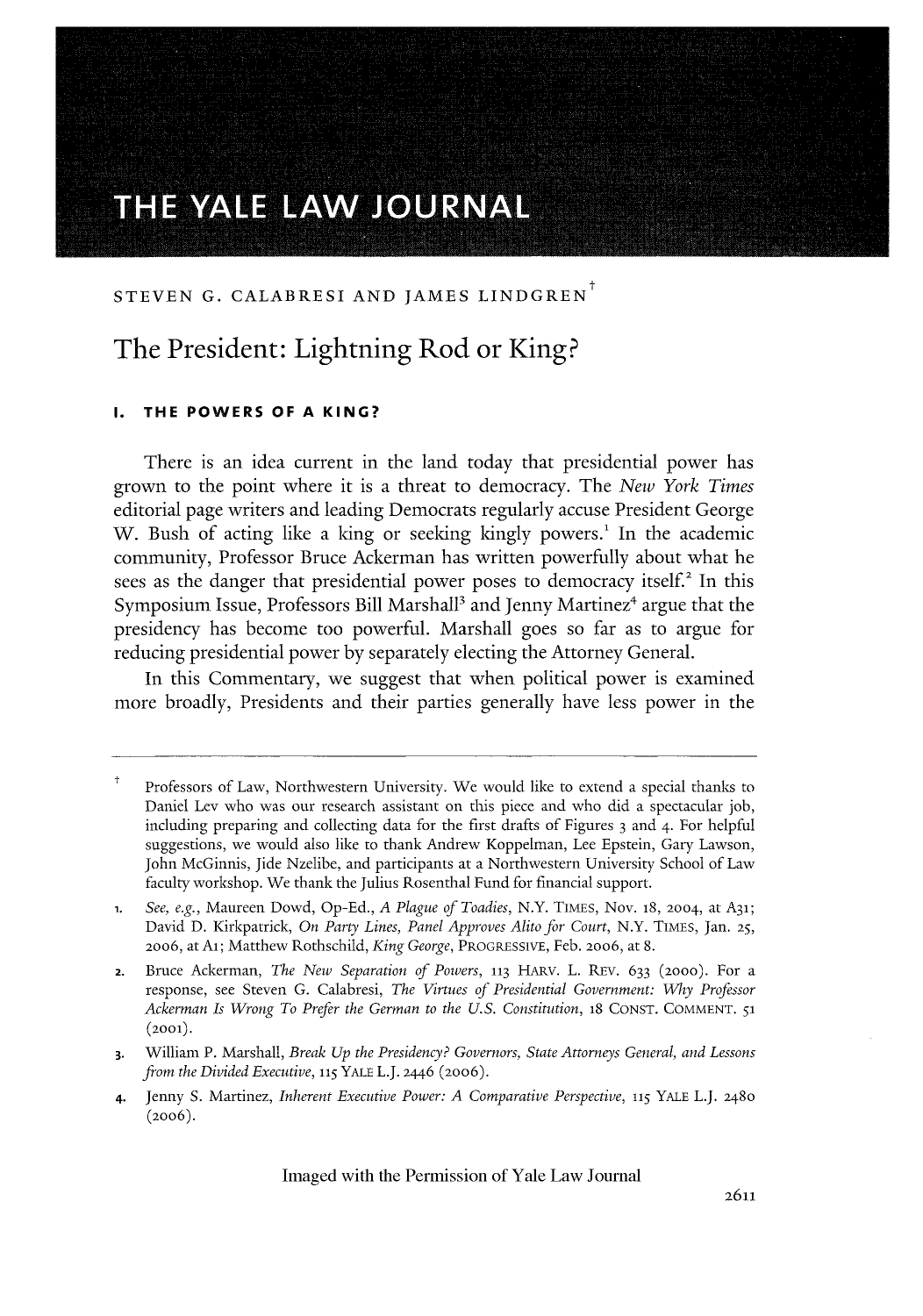United States than commentators recognize. We believe the President today is less of a king than a lightning rod. Indeed, the constitutional and practical weakness of the presidency is, if not a threat to American democracy, at least a worrisome limitation on it.

The reason for this is that midterm and off-year elections show a strong backlash against members of the President's party. Political scientists have put forward two theories to explain midterm elections, both of which underestimate this backlash. The first theory of surge and decline holds that presidential midterm losses are explained mostly by the absence in those years of presidential coattails.' The second theory of midterm elections is that they are mostly a referendum on how well the President and the economy are doing.<sup>6</sup> These approaches tend to look too narrowly at federal elections when much of the reaction to winning the White House occurs in the states.

Our backlash theory holds that midterm elections almost always punish the President's party so that it actually loses as much or more power in state and federal elections as the party gained by winning the White House. In essence, this pattern is one step forward in presidential election years and several steps back over the succeeding three years. In midterm elections, it is not merely that, without the President at the top of the ticket, his party loses some of its gains from the presidential election years (the surge and decline theory). Nor are the losses confined to the federal government or to years with unpopular Presidents or poor economies, as the referendum theory might imply. Indeed, when a party wins the White House, it gains on average only one governor's seat, while over the next three years the President's party loses on average four governorships, leaving it worse off than *before* it won the presidency. Winning the White House leads to losing a lot of important statehouses, which in turn are key to influencing domestic policy. Given this pattern, recent fears about growing presidential power with respect to domestic affairs may be overblown.

**s.** Angus Campbell, *Surge and Decline: A Study of Electoral Change,* 24 PUB. OPINION *Q* **<sup>397</sup>** (196o). For a modem, more sophisticated variant, see JAMES E. **CAMPBELL,** THE **PRESIDENTIAL PULSE** OF **CONGRESSIONAL ELECTIONS (1993);** and James E. Campbell, *The Presidential Surge and Its Midterm Decline in Congressional Elections, 1868-1988,* **53** J. POL. **477 (1991).**

**<sup>6.</sup>** Alan Abramowitz et al., *The President's Party in Midterm Elections: Going from Bad to Worse,* **30** AM. J. POL. SCi. **562 (1986);** Edward R. Tufte, *Determinants of the Outcomes of Midterm Congressional Elections,* 69 **AM.** POL. **ScI.** REv. 812 **(1975).**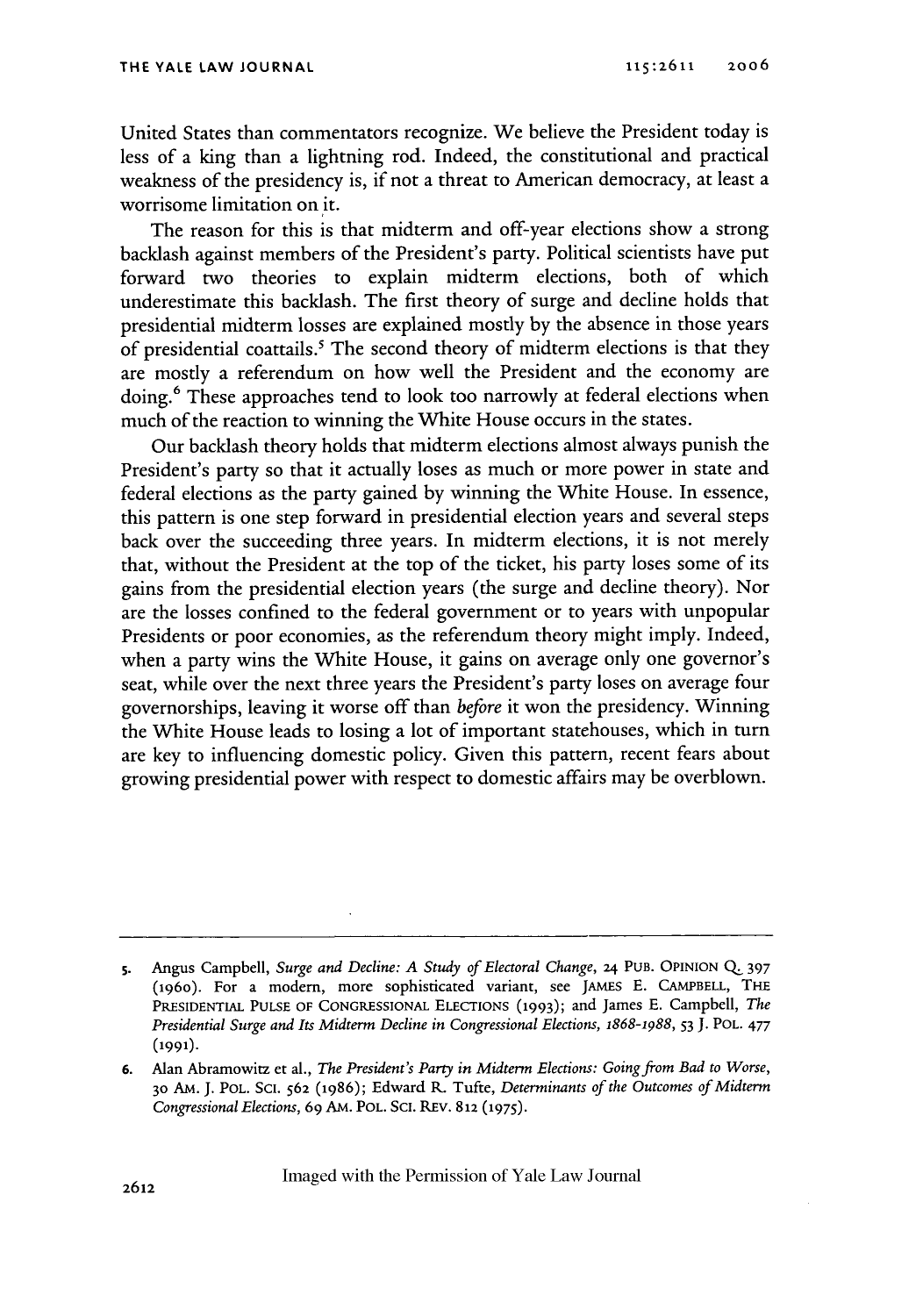#### **II. A WEAK OFFICE UNDER THE CONSTITUTION**

Every four years Americans focus intently for ten months on the nation's presidential race. That race formally begins in late January with the Iowa caucuses and the New Hampshire primary, and it continues nonstop until November with a torrent of primaries, nominating conventions, presidential and vice presidential debates, and opinion polls. The unmistakable message sent to the voters is that this is it: The selection of a new President will determine which direction we go in as a society for the next four years. Electing the President is the democratic decision that really counts.

The problem with this idea is that it is not true. The President's formal powers under the Constitution are far too narrow to justify the hoopla that surrounds presidential elections. Under the Constitution, for example, Presidents have very limited power over domestic policy. Anyone who doubts this should consider the fate of President Bush's recent proposals to reform social security and the tax code<sup>7</sup> or President Clinton's attempt to introduce national health care.

The main levers that the Constitution gives the President over domestic policy are the veto power and the power to appoint principal officers in the executive and judicial branches subject to senatorial advice and consent. But the allegedly imperial George W. Bush has vetoed only one piece of congressional legislation.9 And it is easy to make too much of even the President's significant power over appointments. It is hard to induce most federal agencies to change directions (the NLRB is a notable exception), as is suggested by the successful thwarting of George Bush's recent attempts to reform the culture at the CIA. One must remember that federal departments and agencies are called bureaucracies for a reason. Even the significant effects of Bush's judicial appointments will be felt mainly in the period after he leaves office.

A skeptic might say that the President has the dominant voice in foreign policy. Perhaps it is this formidable presidential power that justifies our quadrennial year-long presidential selection spectacle? Consider, however, just how little power a President really has even in this realm. Presidents can start

*<sup>7.</sup> See* Edmund L. Andrews, *Tax Reform Looks for a Passing Lane,* N.Y. TIMES, Feb. **13, 2005,** at **C27.**

**<sup>8.</sup>** *See* Derek Bok, *The Great Health Care Debate of* 1993-94, 2 **PUB.** TALK **(1998),** http://www.upenn.edu/pnc/ptbok.html.

*<sup>9.</sup> See* Sheryl Gay Stolberg, *First Bush Veto Maintains Limits on Stem Cell Use,* N.Y. TIMEs, July **20,** 2006, atAl.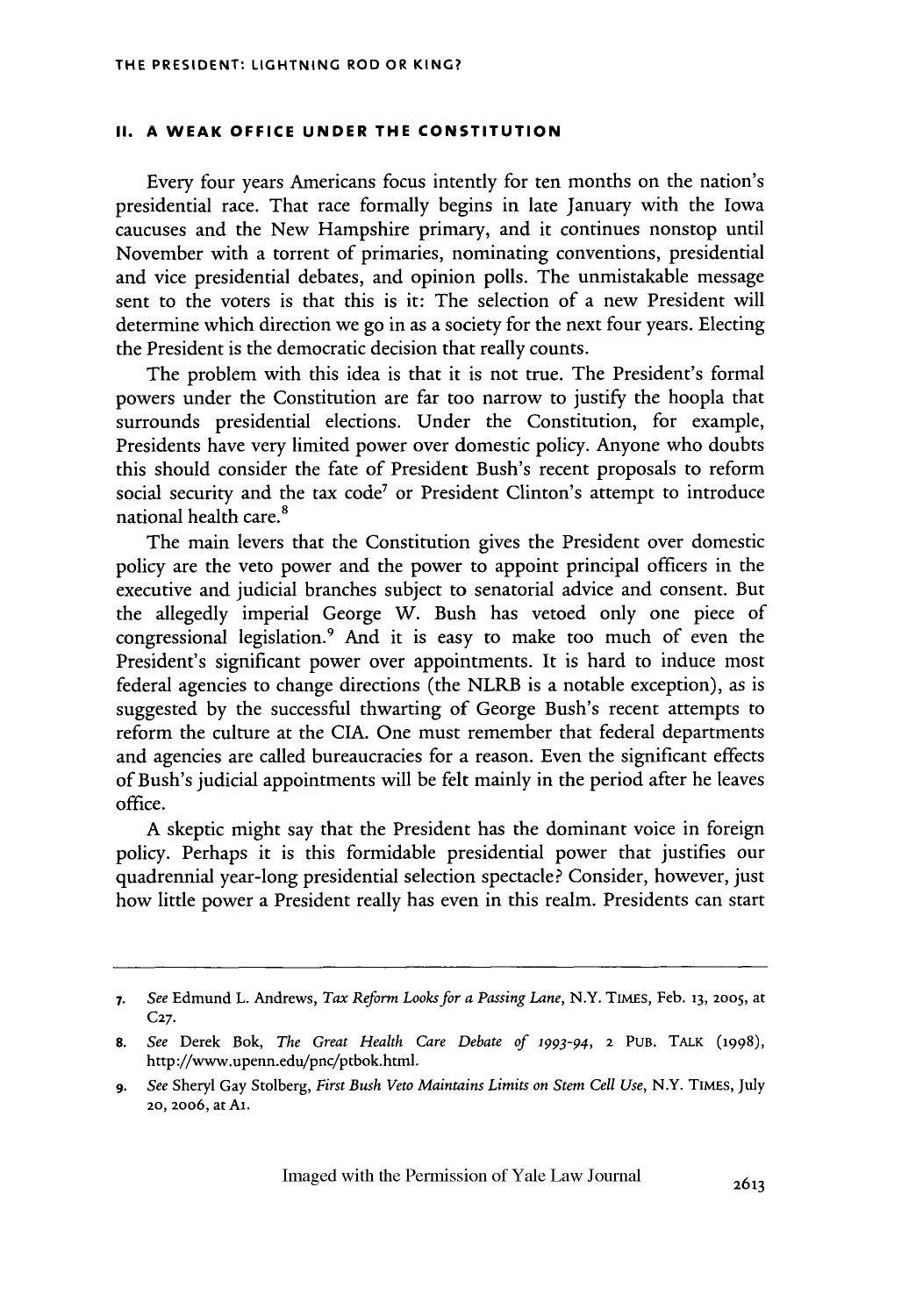military actions, but those military actions can be waged successfully only to the extent that Congress is willing to pay for them. Presidents can offer foreign aid, but again only to the extent that Congress is willing to foot the bill. Presidents can propose free trade zones, but only if Congress is willing by a vote of both Houses to go along. Presidents can negotiate treaties, but they become law only if two-thirds of the Senate approves.<sup>10</sup> In short, while the President is the dominant player in foreign policy, there is almost nothing vital that the President can do even in this realm without some help from Congress. On its face, the power that voters grant to a President every four years is less than is generally supposed.

### **III. OF COATTAILS, MIDTERM BACKLASHES, AND LIGHTNING RODS**

# *A. Losses in Midterm Congressional Elections*

In a broader political sense, elections convey even less power to Presidents and their parties than we have just described. First, as the substantial political science literature on midterm elections documents,<sup>11</sup> it is an iron law of politics that the President's party almost always loses seats in Congress during the biennial midterm elections<sup>12</sup> and especially during the second midterm election of an eight-year presidency.<sup>13</sup> The data are consistent with the anecdotal evidence that the party holding the presidency six years into an eight-year tenure becomes a lightning rod for voter discontent.

Recently it is not just the second midterm election that has been a disaster for most Presidents: Often it is the first midterm election as well. Midterm losses in a President's first term can lead to his party's losing control of both Houses of Congress, as happened to Bill Clinton in 1994, or simply to losing

**<sup>1</sup>o.** Cf Julian G. Ku, *Gubernatorial Foreign Policy,* **115** YALE L.J. **2380** (2006) (pointing out the power over foreign policy exercised by state and local governments).

**ii.** *See, e.g.,* sources cited *supra* notes **5-6.**

<sup>12.</sup> The only significant exceptions to this law in the last century occurred in the midterm elections of 2002 and 1934, both of which may have taken place in times of partisan realignment.

**<sup>13.</sup>** In **1938,** the Democratic Party lost seventy-one seats in the House and six in the Senate. In **1958,** the Republican Party lost forty-seven House seats and thirteen Senate seats. In **1966,** the Democratic Party lost forty-seven seats in the House and four seats in the Senate to Republicans. In 1974, the Republican Party lost forty-eight seats in the House and five seats in the Senate. In **1986,** although the Republican Party lost only five seats in the House (many fewer than usual), it lost eight in the Senate, thereby losing its Senate majority. HAROLD W. **STANLEY** & RICHARD G. NIEMI, VITAL STATISTICS **ON** AMERICAN **POLITICS 2005-** 2006, at 38-39 (20o6).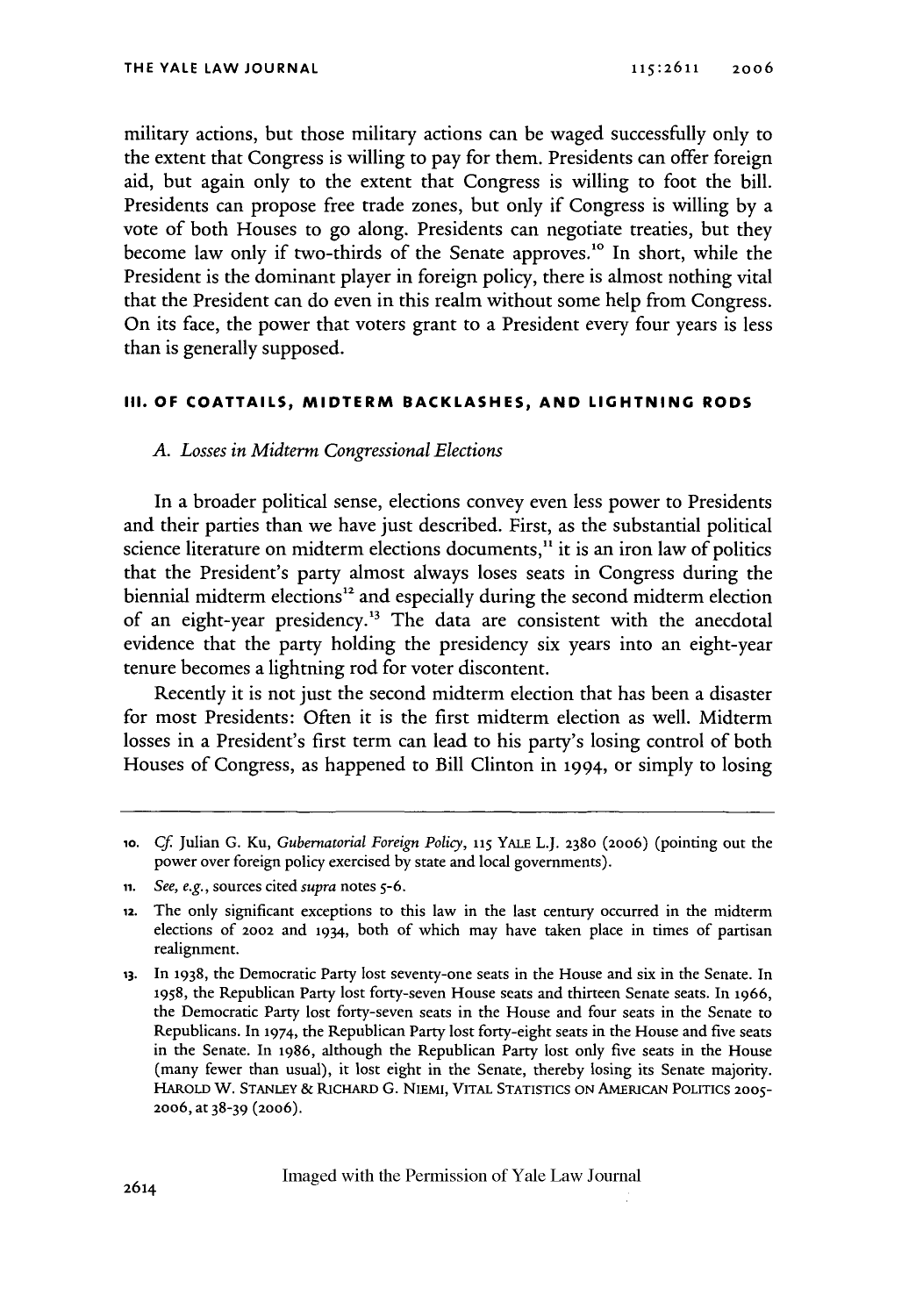enough seats that the President can no longer push his agenda, as happened to Ronald Reagan in **1982.** From 1982 to 1988, the only major Reaganite initiative to pass Congress was the Democratically supported 1986 Tax Reform Act.<sup>14</sup> The 1982 midterm election essentially ended the Reagan Revolution in domestic policy after only two years. The 1994 midterm election was an even more decisive disaster for President Clinton than the 1982 midterms had been for President Reagan.<sup>15</sup> For the first time since the 1950s, the Republicans swept to majorities in both Houses of Congress. Clintonian experiments with national health care, gun control, and gays in the military came to an end after two years. The only important domestic legislation to pass in the next six years was a Republican welfare reform plan.

The effect of midterm elections on the congressional fortunes of incumbent Presidents has lessened somewhat with the rise of "safe seats." From **1870** through 1898, Presidents lost a mean of fifty-five House seats in each midterm election. Since 1934, the average loss has been twenty-six seats, with an average loss of only seventeen seats between 1970 and 2002.<sup>16</sup> In terms of unified or divided government, since 1789 the relative odds that one party will have unified control of the White House, the Senate, and the House of Representatives after a presidential election are about twice as high as that one party will have unified control after a midterm election. Presidential elections have led to unified government thirty-nine out of fifty-five times **(71%).** Midterm elections, on the other hand, have led to unified government in only twenty-seven out of fifty-four elections (50%).<sup>17</sup>

## *B. Losses in State Elections*

Strikingly, this midterm backlash is not just confined to federal elections. As James Campbell nicely documents, there is a backlash against the President's party in the midterm elections for seats in state legislatures.<sup>18</sup> Campbell shows that in state legislative races in presidential election years, the

*i8.* James **E.** Campbell, *Presidential Coattails and Midterm Losses in State Legislative Elections, 8o* AM. POL. SCI. REV. 45 (1986).

**<sup>14.</sup>** Pub. L. No. 99-514, loo Star. 2o85.

is. In 1994 the Republican Party gained fifty-four seats in the House, ten seats in the Senate, and nine governorships, in the largest nonpresidential power shift in modern American history. **STANLEY** & NiEMI, *supra* note **13,** at 38-39.

*<sup>16.</sup> See id.*

**<sup>17.</sup>** The relative odds described in the text are thirty-nine to sixteen (2.44/1), divided by twentyseven to twenty-seven **(i/i),** or 2.44 to **1.** These data were compiled by Daniel Lev and are on file with the authors.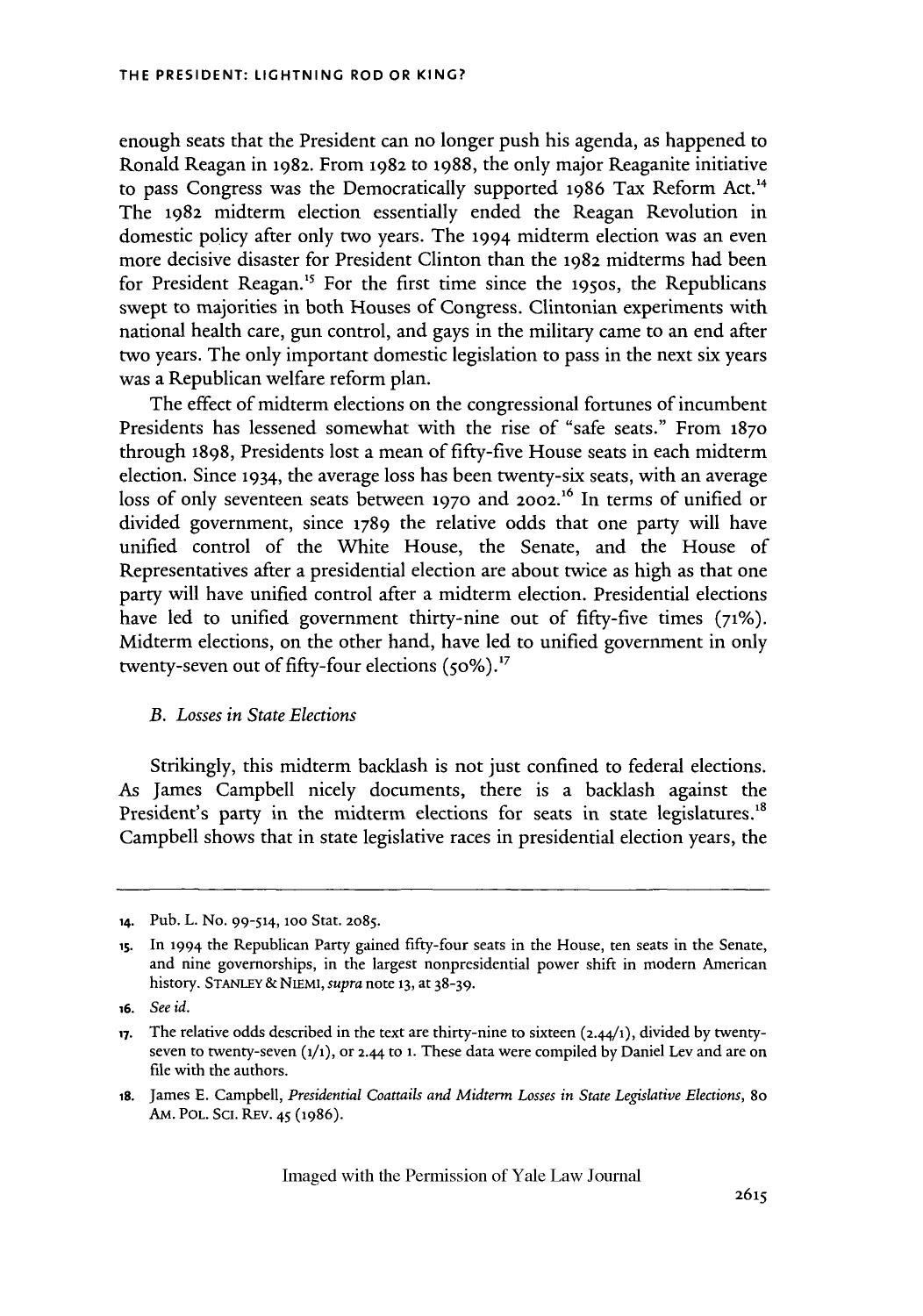winning President's party benefits from his coattails, but in midterm elections the President's party suffers losses in state legislative races that approximately cancel out the gains from his coattails. Further, in an article published thirtyfive years ago,19 Stephen Turett analyzed incumbent governors' races in **19oo-1969,** noticing that incumbent governors were more likely to be reelected in midterm elections if the President was of the opposing party. Turett limited his analysis of this midterm effect to incumbent governors running for re-election and interpreted it as merely offsetting the coattail effect in presidential election years.

When one adds all gubernatorial races to the analysis, as we do in Figures **1** and 2,<sup>20</sup> backlash against the President's party in state races during a President's term is actually *stronger* overall than the coattail effect in the presidential election year. To be more specific, we find that four years after a party wins a presidential election, it holds on average three *fewer* statehouses than it had *before it won* the presidential election. Perversely, winning the presidency seems to lead very shortly to losing power in the states. Since **1932** there have been eight changes of party control of the White House **(1933, 1953,** 1961, 1969, **1977, 1981, 1993,** and **2001).** In every instance but one, the party that seized the White House held more governorships in the year before it took office than in the subsequent year it lost the presidential election.<sup>21</sup> The only exception is that in 198o, Republicans held four fewer governorships than they held in 1992, immediately before the Republicans were voted out of the White House. Similarly, of the eleven Presidents since **1933,** every one except two, Kennedy and Reagan, left office with fewer governorships than his party had before he took office, and Kennedy served less than three years. Figure **i** shows this pattern.

**<sup>19.</sup>** J. Stephen Turett, *The Vulnerability of American Governors,* 19oo-1969, **15** MIDWEST **J.** POL. Sci. 1o8 **(1971).**

**<sup>20.</sup>** All Figures in this Commentary, and the accompanying textual discussions, are based on the authors' data and calculations, which are on file with the authors.

<sup>21.</sup> Here, and in subsequent analyses, we treat the second George Bush as if he were to leave office in 2006 (in **2006,** Democrats hold four more governorships than they did in 2000).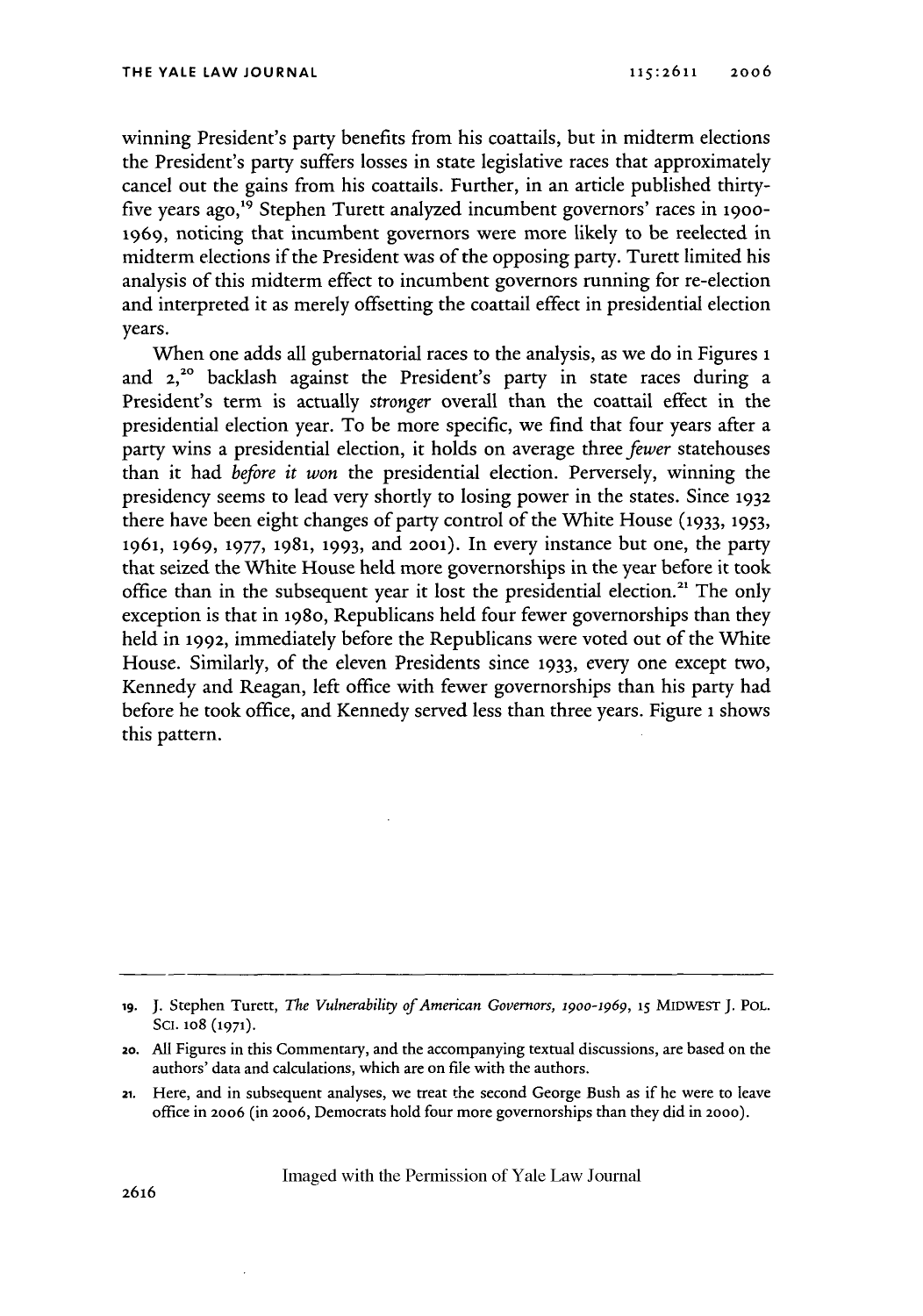

**THE NUMBER** OF DEMOCRATIC GOVERNORS BY YEAR **AND** PARTY OF PRESIDENT



### Figure 2.

THE **NET NUMBER** OF **STATE** GOVERNORS OF THE **PRESIDENT'S** PARTY **SERVING IN EACH** YEAR OF **A PRESIDENTIAL ELECTION CYCLE, 1932-2006 (ELECTION** YEAR=O)

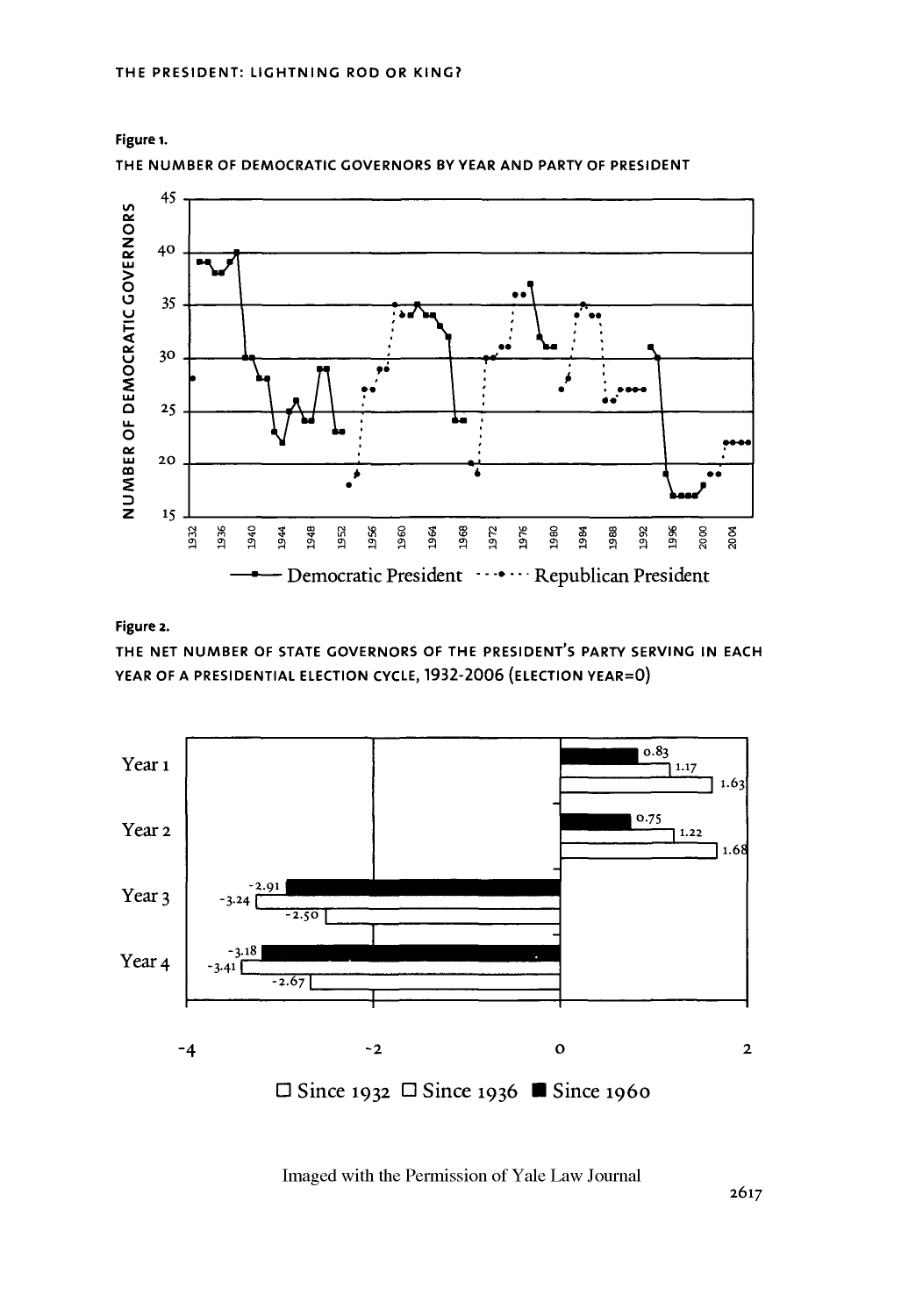The four-year pattern of a federal election cycle is shown in Figure 2. **If** one looks at the pattern since 196o, in his first year in office, a President's party controls only one more governorship than the party had in the election year. Once he is in office, there is a backlash against the sitting President's party. On average, since 196o, by the third and fourth years of a four-year presidential administration, the President has lost four seats from his first year, thus losing not only that one "coattail effect" seat, but three more governorships as well. One sees a similar, but slightly stronger, pattern since **1936.** If one looks at just two-term administrations since the 195os, by the seventh year of the administration, the party winning the White House has nearly eight (7.6) fewer governorships on average than it had before it won the White House.

#### **C.** *Why We See a Lightning Rod Effect*

What is driving the backlash we are documenting here? First, and most obviously, Presidents become lightning rods for everything that goes wrong." Most Presidents leave office less popular than when they entered, with Ronald Reagan and Bill Clinton being the only exceptions since at least Dwight Eisenhower.<sup>23</sup> Even the exceptions (Reagan and Clinton) suffered major congressional losses in their first midterm elections, at times when their job approval ratings were down substantially.<sup>24</sup> Thus, the response of voters is to blame the President for whatever goes wrong and, probably as a result, to punish that President's party in midterm and off-year elections.

In Figure 3, we show that in all but three of the eighteen federal elections since **1970** (1992, 2002, and **2004),** the party controlling the White House at the time of the election lost some of its proportion of the electorate for the House, compared with its proportion of the House vote in the prior presidential election.

**<sup>22.</sup>** *See* Tufte, *supra* note **6** (describing what he calls a referendum effect).

*<sup>23.</sup> See* ROBERT **S.** ERIKSON **ETAL.,** THE MACRO POLITY 33 (2002).

**<sup>24.</sup>** *See id.*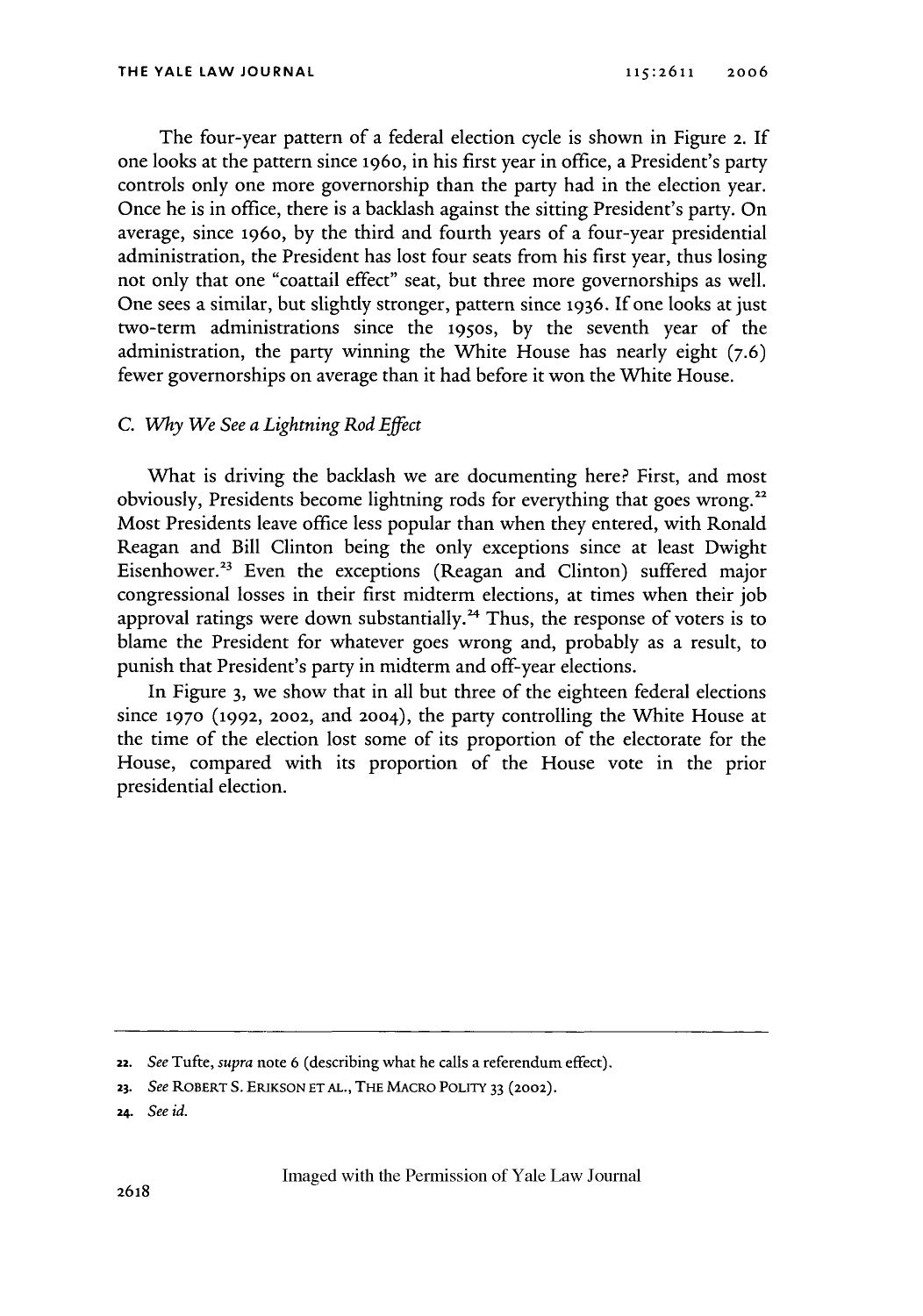**Figure 3.**

**CHANGE IN VOTES FOR THE HOUSE OF REPRESENTATIVES FOR THE PARTY OF THE PRESIDENT COMPARED TO THAT PARTY'S VOTES IN THE LAST PRESIDENTIAL ELECTION,** 1970-2004



Second, as Figure 4 shows, not everyone votes in the midterm elections. Voter turnout is, in fact, significantly lower in midterm elections than it is during presidential years, and, as is well known, even American voter turnout in presidential years is low compared with the turnout in other Western democracies. Typically, turnout in a presidential year is about 55% of registered voters, and turnout in midterm elections hovers around **40%** of registered voters (Figure 4). The reasons for this are not hard to find. Because Americans are taught to think that selecting a President is the most important decision made in their democracy, they accordingly focus on and vote in the presidential election. The midterm election is of interest only to political junkies and to those voters who are mad about the direction in which the nation is going when the midterm election is held. Those voters in 1982 were disproportionately Democrats who were hostile to Ronald Reagan's attempts to dismantle the safety net set up during the New Deal and Great Society years.<sup>25</sup> Conversely, in 1994 the angry voters were disproportionately

**<sup>2</sup>s.** *See, e.g.,* Robert Healy & Thomas Oliphant, *After the Election, a Tough Agenda,* BOSTON **GLOBE,** Nov. 7, **1982,** at **1.**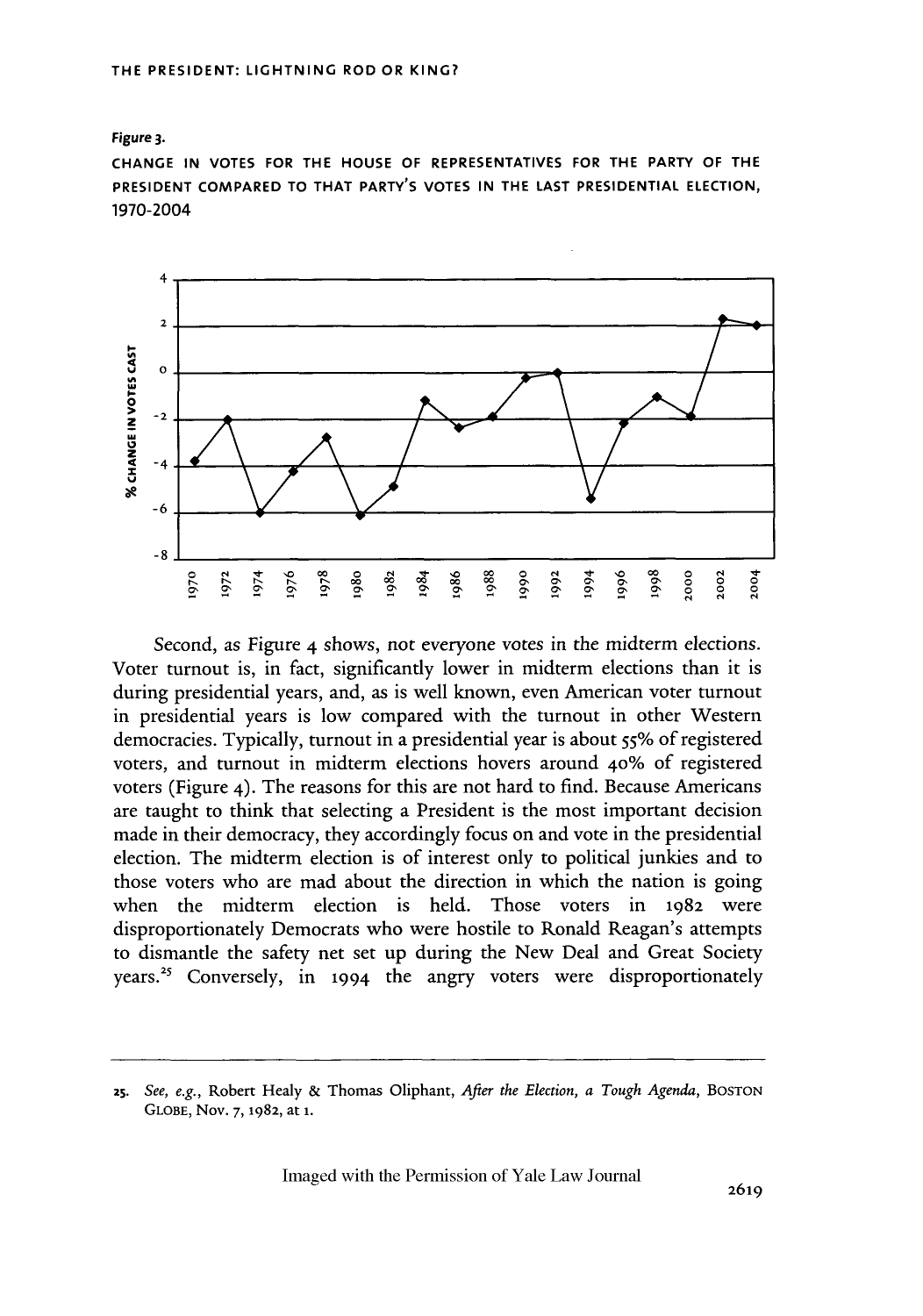Republicans who were mad about everything from national health care to gun control to gay rights. $^{26}$ 

**Figure 4.**

**TURNOUT IN FEDERAL ELECTIONS, 1968-2004**



The effect therefore of successfully mobilizing to elect Ronald Reagan in 198o or to elect Bill Clinton in 1992 was almost to guarantee the triumph of one's political opponents two years hence in an election in which the turnout was around 40% of all registered voters, so that a mere 21% of registered voters constituted a majority. This midterm election allocated nearly as much federal power as did the presidential election, and it allocated more power in the states. Yet this midterm election was one in which the sitting President's political opponents were much more likely to turn out and vote than his allies **-a** very strange form of democracy indeed. Moreover, the losses suffered in the **1982** or

**26.** *See, e.g.,* Jon Sawyer, *GOP Saw Election as a Referendum, and So Did Voters,* **ST.** Louis POST-DISPATCH, Nov. **13,** 1994, at 4B ("Election-day exit polls and surveys since show that Republicans far outstripped the Democrats, not just in energizing their own voters and the big pool of independents but drawing heavily from the rapidly growing ranks of Christian evangelicals."); Ben Wattenberg, *Tuesday Landslide Shows That It's the Values, Stupid,* RocKy **MOUNTAIN** NEWS, Nov. **1o,** 1994, at **77A ("A** Washington Post-ABC **poll** showed **68%** of the public regarded 'social issues' as 'the most important problem,' while only **13% said it was 'economic issues.'**... [F]amily values was the No. 1 issue.").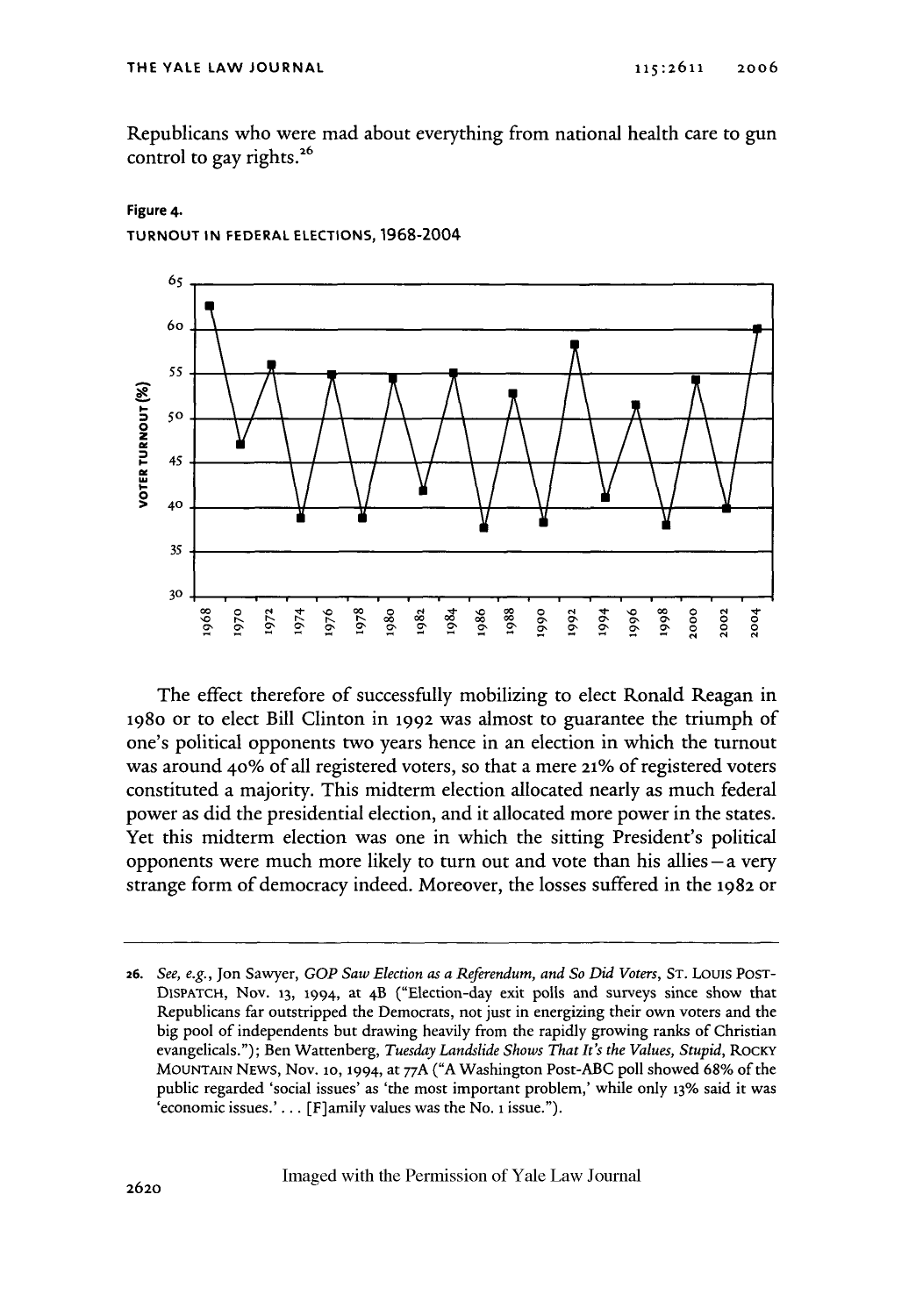1994 midterm elections were of such a nature that they were unlikely to be undone until the other party again held the lightning rod office of the presidency.

The third reason for the strength of the perverse lightning rod effect is that in the mid-twentieth century, some states moved their governors' races to offyears in part to minimize the President's coattail effect and thus the effects of the presidential election cycle on state politics.<sup>27</sup> Now only eleven states elect their governors on the same day that they vote for the President, while thirtysix states elect their governors during the year of a presidential midterm.<sup>28</sup> Five other states, Kentucky, Louisiana, Mississippi, New Jersey, and Virginia, elect their governors during an odd-numbered, nonpresidential election year.<sup>29</sup> All of the most populous (and thus politically powerful) states elect their governors during the midterm year, including California, Florida, Georgia, Illinois, Massachusetts, Michigan, New York, Ohio, Pennsylvania, and Texas. In a presidential year, the presidency, one-third of the Senate, the entire House of Representatives, and eleven governorships are up for election. In the midterm year, one-third of the Senate, the entire House of Representatives, and thirty-six governorships, including all the most important ones, are up for election, with another five governorships up in odd-numbered years. The huge number of governorships that are open in midterm and odd-numbered years makes the midterm elections of central importance to government in the United States.

In Reagan's second year, 1982, Republicans went from holding twenty-two governorships to holding sixteen, a reduction of **27%.** In Clinton's second year, 1994, Republicans went from holding twenty governorships to holding thirty, an increase of 5o%. The same pattern occurred in the 196os and **1970S.** In **1968,** at the end of the Kennedy-Johnson years, Republicans held twenty-six governorships. In 1976, at the end of the Nixon-Ford years, Republicans held only thirteen governorships.<sup>30</sup>

**<sup>27.</sup>** Some southern states may have also moved to midterm or off-year elections to depress African-American voter turnout.

**<sup>2</sup>s.** Delaware, Indiana, Missouri, Montana, North Carolina, North Dakota, Utah, Washington, and West Virginia elect their governors to four-year terms in the same year as presidential elections. New Hampshire and Vermont are the only remaining states with two-year terms for governors. **2** CQPREss, **GUIDE** TO **U.S. ELECTIONS** 144o (5 th ed. **2005).**

<sup>29.</sup> The reason these numbers add up to fifty-two is that two states, New Hampshire and Vermont, elect their governors for two-year terms and thus appear here twice.

**<sup>30.</sup>** Calculations by authors.